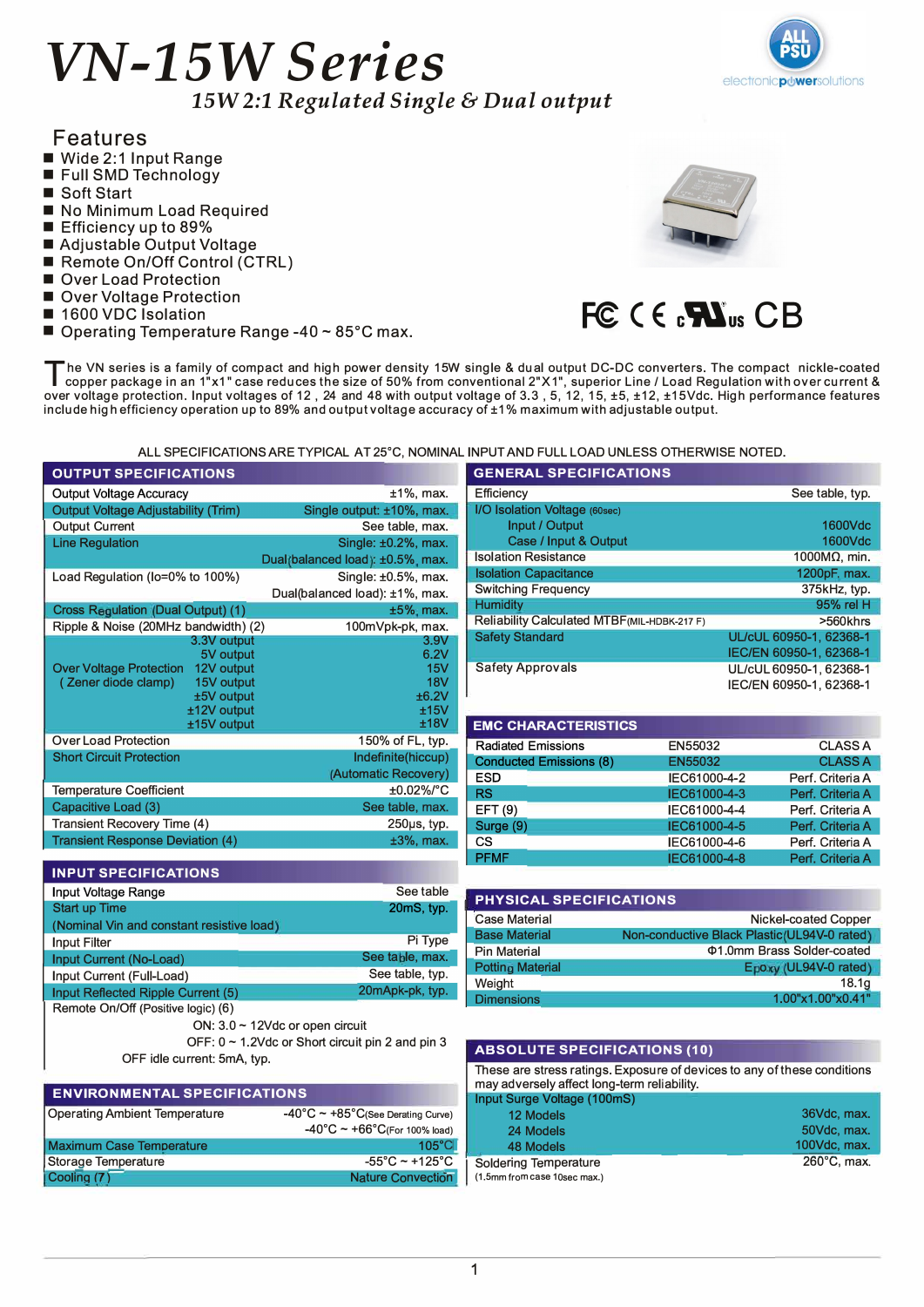

### *VN -15W2:1 Regulated Single* & *Dual output*

#### **PART NUMBER STRUCTURE**





## MODEL SELECTION GUIDE

| <b>INPUT</b>        |               | <b>INPUT Current</b> |                  | <b>OUTPUT</b> | <b>OUTPUT Current</b> |             | <b>EFFICIENCY</b> | Capacitor       |
|---------------------|---------------|----------------------|------------------|---------------|-----------------------|-------------|-------------------|-----------------|
| <b>NODEL NUNBER</b> | Voltage Range | No-Load              | <b>Full Load</b> | Voltage       | Min. load             | Full load   | @FL               | Load @FL        |
|                     | (Vdc)         | (mA, max.)           | (mA, typ.)       | (Vdc)         | (mA)                  | (mA)        | (% , typ.)        | $(\mu F, max.)$ |
| VN-123R3S15         | $9 - 18$      | 20                   | 1310             | 3.3           | $\Omega$              | 4000        | 85                | 1000            |
| VN-1205S15          | $9 - 18$      | 20                   | 1471             | 5             | $\Omega$              | 3000        | 86                | 1000            |
| VN-1212S15          | $9 - 18$      | 20                   | 1494             | 12            | 0                     | 1300        | 88                | 330             |
| VN-1215S15          | $9 - 18$      | 20                   | 1420             | 15            | 0                     | 1000        | 89                | 220             |
| VN-243R3S15         | 18-36         | 15                   | 647              | 3.3           | $\mathbf 0$           | 4000        | 86                | 1000            |
| VN-2405S15          | 18-36         | 15                   | 727              | 5             | 0                     | 3000        | 87                | 1000            |
| VN-2412S15          | 18-36         | 15                   | 747              | 12            | $\mathbf 0$           | 1300        | 88                | 330             |
| VN-2415S15          | 18-36         | 15                   | 710              | 15            | $\Omega$              | 1000        | 89                | 220             |
| VN-483R3S15         | 36-75         | 10                   | 327              | 3.3           | $\mathbf 0$           | 4000        | 85                | 1000            |
| VN-4805S15          | 36-75         | 10                   | 368              | 5             | 0                     | 3000        | 86                | 1000            |
| VN-4812S15          | 36-75         | 10                   | 374              | 12            | $\mathbf{0}$          | 1300        | 88                | 330             |
| VN-4815S15          | 36-75         | 10                   | 359              | 15            | 0                     | 1000        | 88                | 220             |
| VN-1205D15          | $9 - 18$      | 20                   | 1488             | ±5            | 0                     | ±1500       | 85                | ±470            |
| VN-1212D15          | $9 - 18$      | 20                   | 1420             | ±12           | 0                     | ±625        | 89                | ±220            |
| VN-1215D15          | $9 - 18$      | 20                   | 1437             | ±15           | $\mathbf{0}$          | ±500        | 89                | ±100            |
| VN-2405D15          | 18-36         | 15                   | 744              | ±5            | 0                     | ±1500       | 85                | ±470            |
| VN-2412D15          | 18-36         | 15                   | 718              | ±12           | $\mathbf{0}$          | ±625        | 88                | ±220            |
| VN-2415D15          | 18-36         | 15                   | 710              | ±15           | 0                     | ±500        | 89                | ±100            |
| VN-4805D15          | 36-75         | 10                   | 377              | ±5            | 0                     | ±1500       | 84                | ±470            |
| VN-4812D15          | 36-75         | 10 <sup>10</sup>     | 363              | ±12           | 0                     | ±625        | 87                | ±220            |
| VN-4815D15          | 36-75         | 10                   | 359              | ±15           | 0                     | <b>±500</b> | 88                | ±100            |

#### **NOTE**

1. One load is 25% to 100% load, the other load is 100% load, the output voltage variable rate is within ±5%.

- 2. Measured with a 1.0µF ceramic capacitor and 10µF tantalum capacitor.
- 3. Tested by minimal Vin and constant resistive load.
- 4. Tested by normal Vin and 25% load step change (75%-50%-25% of lo).
- 5. Measured with a simulated source inductance of 12µH and a source capacitor Cin(47µF, ESR<1.0O at 100KHz).

6. The remote on/off control pin is referenced to -Vin(pin2).

- 7. Nature Convection" is usually about 30-65 LFM but not equal to still air (0 LFM).
- 8. Input filter components (C1, C2, L) are used to meet conducted emissions requirement for the module.
- These components should be mounted as close as possible to the module; and all leads should be minimized to decrease radiated noise.
- 9. An external filter capacitor is required if the module has to meet IEC61000-4-4 and IEC61000-4-5.

The filter capacitor Motien suggest: Nippon chemi-con KY series, 220µF/100V.

1 0.Exceeding the absolute ratings of the unit could cause damage. It is not allowed for continuous operating.

|                   |                               | +Vout              |                   |                  |      |                  |
|-------------------|-------------------------------|--------------------|-------------------|------------------|------|------------------|
| <b>EMI Filter</b> | mm.                           | ₩Vin<br>DC/DC      |                   | C1               | -    | C <sub>2</sub>   |
|                   | ≑<br>$cz =$<br>C <sub>1</sub> | Load.<br>Converter | <b>VN-12XXXXX</b> | 1210, 2,2µF/100V | 12uH | 1210, 2,2µF/100V |
|                   |                               |                    | <b>VN-24XXXXX</b> | 1210, 2,2µF/100V | 12uH | 1210, 2,2µF/100V |
|                   |                               | -Vout<br>∔Vin      | VN-48XXXXX        | 1210, 2,2µF/100V | 12uH | 1210, 2,2µF/100V |